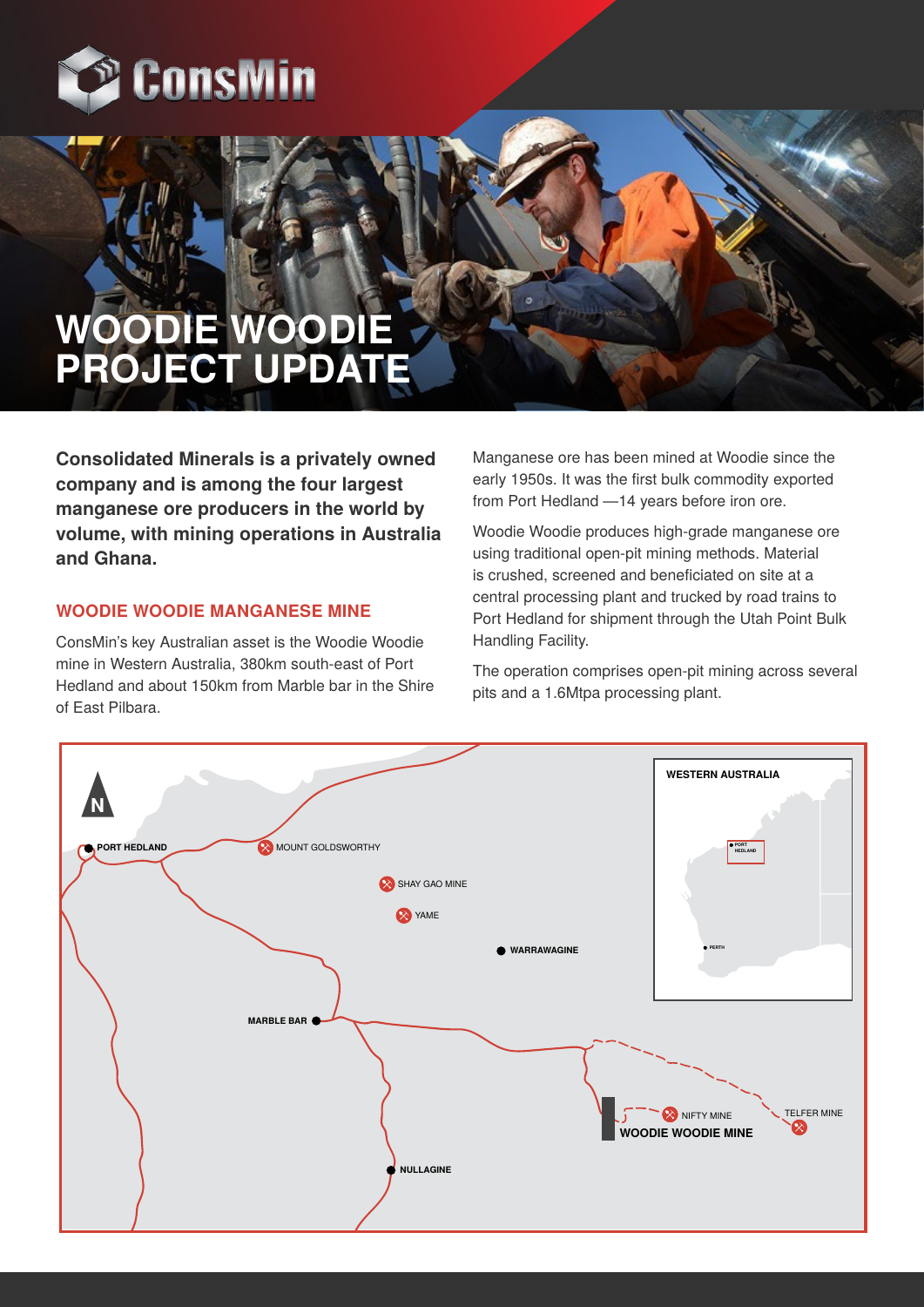



# **WOODIE WOODIE CONTINUED OPERATIONS PLAN (WCOP)**

**ConsMin is proposing to extend the life of the Woodie Woodie mine, extending the mine boundaries to the north, south, and west, increasing the Clearing Permit Boundary area from 7,589ha to create a Development Envelope of 12,708ha.**

Total production volumes will not increase from current levels. There will be no change to the rates of mining, processing or dispatch.

Under the new plans, mining operations will cease in 2031 but rehabilitation and mine closure activities will continue until 2042.

At the same time, ConsMin is updating its existing Mine Closure Plan that was submitted to the Department of Mining, Industry Regulation and Safety (DMIRS) in 2020.

The continued operations plan is subject to Federal and State approvals.

Continued operations are estimated to generate a total of 35 jobs in the Pilbara, about 1,440 in the rest of WA and 325 jobs in the rest of Australia.



Works associated with the continued operations Include construction of various infrastructure to support mining activities, including roads and tracks, administration facilities including an accommodation village, communications infrastructure, processing plant, workshops and associated infrastructure.

### **ENVIRONMENTAL STUDIES**

Woodie Woodie falls partly in the Warrawagine and Wandanya Pastoral Stations or is otherwise on unallocated Crown land.

**ConsMin has conducted extensive environmental studies over the past 24 months to determine the impact of the continued operations.**

These studies have focused on five key factors identified by the EPA under which the mine extension plan is being assessed. These are:

- Terrestrial and Subterranean Fauna
- Flora and Vegetation
- Inland Waters
- Social Surrounds

Stakeholder engagement around these key factors has commenced, with feedback to inform ongoing development of the WCOP and the Mine Closure Plan.

### **Flora and Fauna**

Flora and Fauna surveys have identified several Conservation Significant Species:

- Priority Flora Species have been identified but no Threatened Species.
- Terrestrial Species such as the Northern Quoll and the Pilbara Olive Python have been recorded.